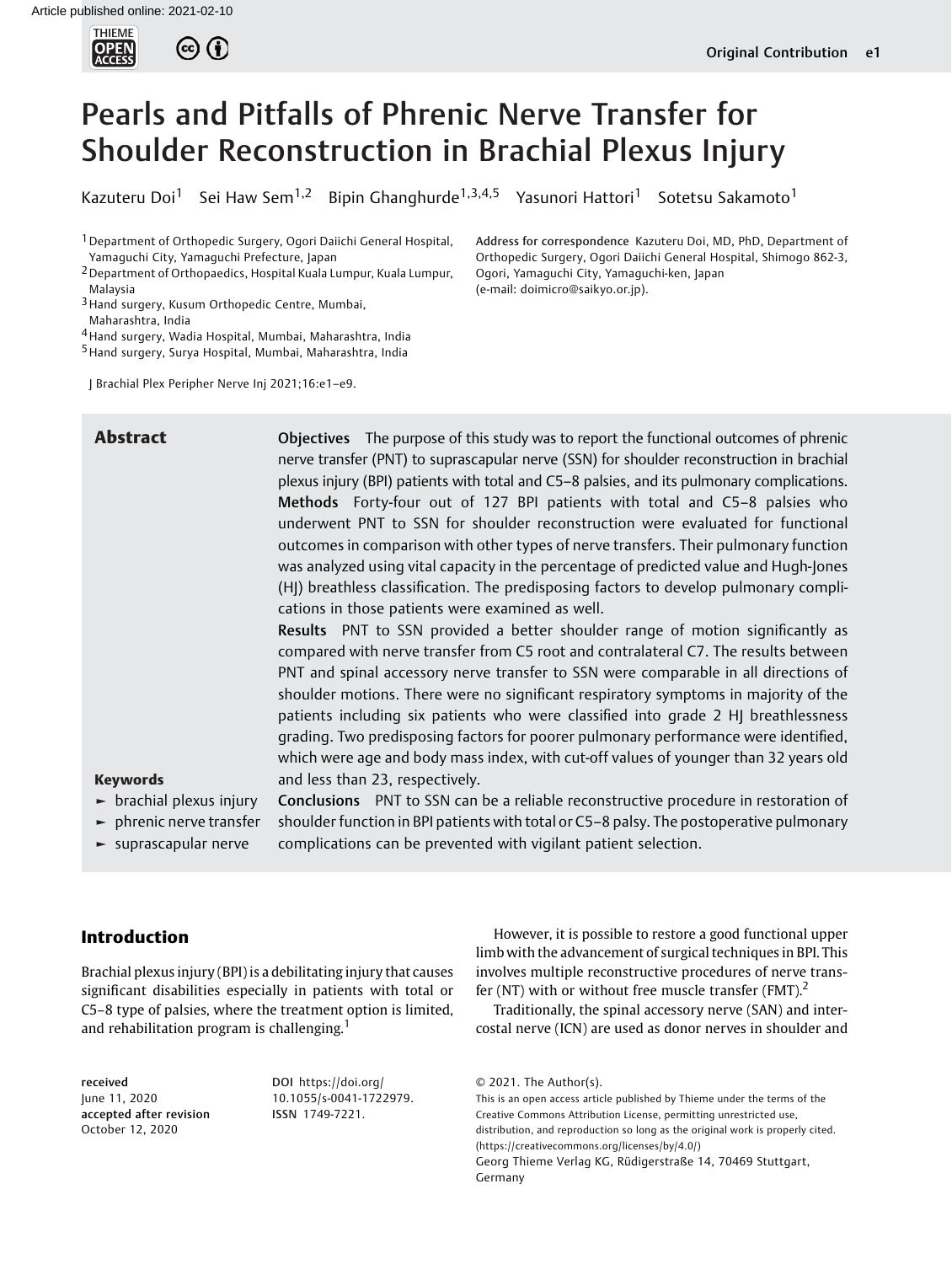elbow reconstruction for BPI patients. Additional donor nerves, e.g., contralateral C7 (CC7) root and phrenic nerve (PN), were introduced<sup>1,3</sup> to accommodate the increased number of reconstructive procedures to restore prehensile function of a flail upper limb by FMT.

We used to prefer using CC7 as a donor nerve in our center, but the outcomes were unsatisfactory. Therefore, we decided to use PN as a donor nerve for shoulder or elbow reconstruction in BPI for selected cases. PN is a powerful motor nerve that is able to produce consistent good results in NT surgery especially for restoration of elbow flexion.

The most cited argument against the use of PN as a donor nerve is the short- and long-term deleterious respiratory effects secondary to diaphragmatic paralysis.<sup>4,5</sup> Generally, phrenic NT (PNT) is preferred by the Asian surgeons,  $6-9$ whereas it is less favorable among the American-European surgeons, maybe due to the differences in the patients' sociodemographic background.<sup>1</sup>

The objectives of this study were to compare the functional outcomes of PNTwith other surgical procedures and to analyze its effects on the pulmonary function.

# Materials and Methods

This was a retrospective study conducted in a single institution involving BPI patients with total and C5–8 type of palsies<sup>10</sup> who underwent NT to suprascapular nerve (SSN) by a single senior surgeon between October 2001 and December 2016. This study was approved by the local hospital institutional review board.

A total of 127 out of 217 patients with no functioning muscles for shoulder motion fulfilled the inclusion criteria. The exclusion criteria were spontaneous recovery of SSN, short follow-up duration, loss of follow-up, associated SAN or spinal cord injury, postoperative vascular complications of FMT, and additional secondary procedures. The algorithm for patient selection and treatment is illustrated in  $\blacktriangleright$  Fig. 1. Patients were stratified into four different groups according to the donor nerves for shoulder reconstruction (PN, CC7, C5, and SAN) for further analysis.

In our center, we prioritized the elbow reconstruction followed by restoration of shoulder and finger motion. NT surgery was only performed for patients with early presentation (within 6 months after the injury).

#### Total Palsy

The surgical treatment options for patients with total palsy were NT and/or FMT, either single FMT (SMT) or double FMT (DFMT).<sup>11</sup> The treatment for each patient was chosen based on the time from injury, availability of donor nerves and recipient vessels, and patient's desire.

### C5–8 Palsy

There were two surgical treatment options for elbow flexion and finger extension restoration in addition to shoulder reconstruction for patients with C5–8 palsy, which were FMT or ICN to musculocutaneous nerve (MCN) transfer followed by secondary tendon transfer for thumb and finger extension using palmaris longus and flexor digitorum superficialis. The treatment of choice was depending on the availability of PN, SAN, and subclavian artery (ScA).

#### Double Free Muscle Transfer

SAN and two ICNs had to be used as donor nerves imperatively in patients who required DFMT. Therefore, the available



Fig. 1 Algorithms for patient selection and treatment by associated injury in total and C5-8 types of palsy and surgical treatment protocol. C5, C5 nerve root transfer; CC7, contralateral C7 nerve root transfer; DFMT, double free muscle transfer; FFMT, functioning free muscle transfer; G1, gracilis 1 of stage I operation in DFMT; G2, gracilis 2 of stage II in DFMT; NT, nerve transfer; PNT, phrenic nerve transfer; SAN, spinal accessory nerve; ScA, subclavian artery; SMT, single muscle transfer; SSN, suprascapular nerve.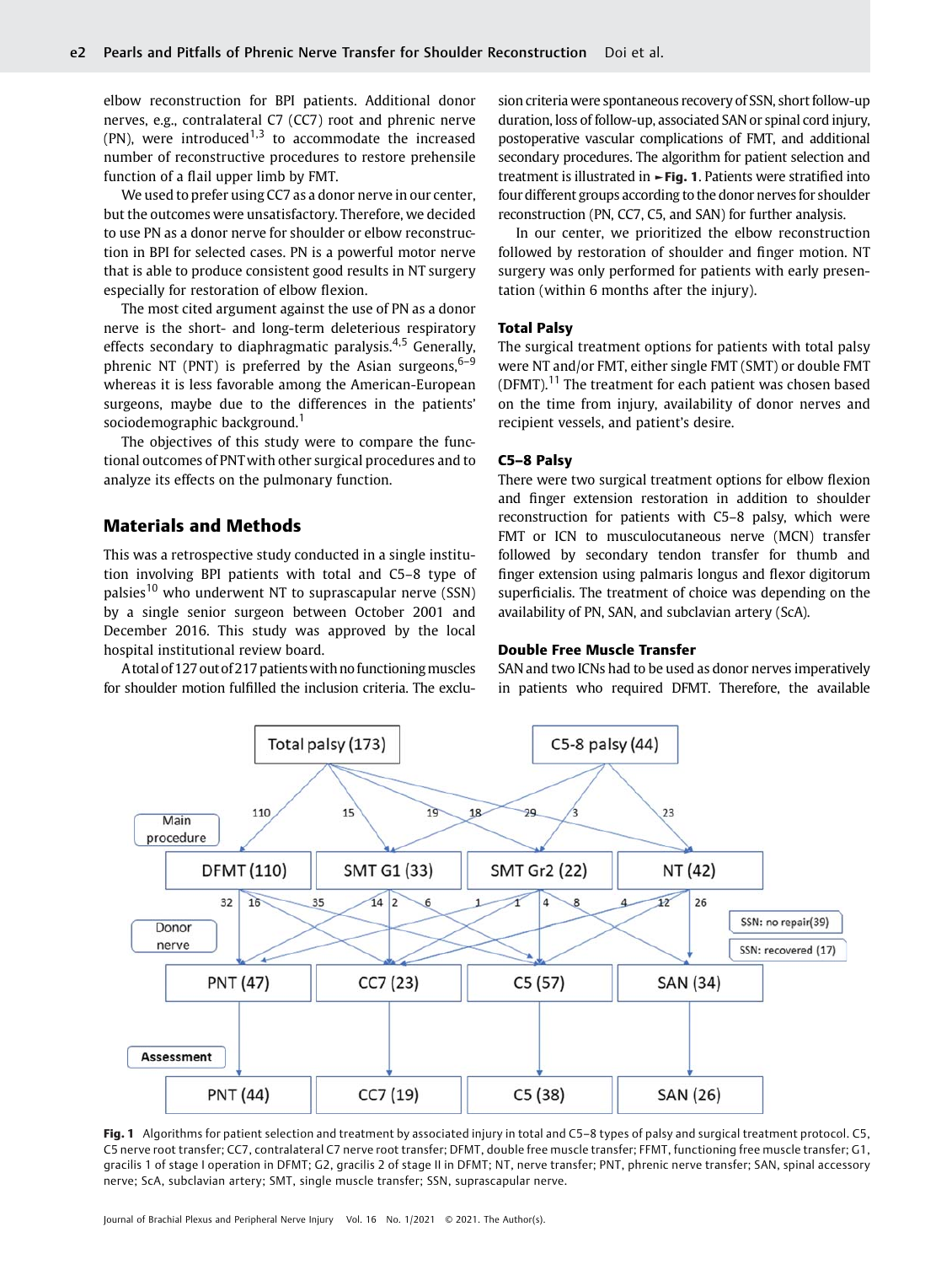options of donor nerve for transfer to SSN were C5 nerve root, CC7 nerve root, and  $PN.$ <sup>1,2,12</sup> Among these three donor nerves, C5 nerve root grafting was the best option if it was uninjured. We used to perform CC7 root transfer to SSN with vascularized ulnar nerve graft before year 2006, but it was abandoned due to unsatisfactory outcomes. Since then, PNT to SSN was the treatment of choice if C5 root was not available.

#### Single Free Muscle Transfer

We performed SMT for patients with associated ScA or SAN injury. For this group of patients, they underwent NT for shoulder reconstruction and SMT for elbow flexion and finger flexion or extension reconstruction. SMT can be either one of the two types: gracilis one (Gr1) and gracilis two (Gr2), which were innervated from SAN and ICNs, respectively. Gracilis was harvested together with a skin paddle for monitoring purpose.

#### Nerve Transfer

This conventional surgical technique was performed for patients with early presentation  $(<$ 6 months after injury), refused FMT due to personal or socioeconomic reasons, and associated ScA and/or SAN injury resulted in insufficient recipient vessels and donor nerves.

### Selection of Donor Nerve for Shoulder Reconstruction

The donor nerves are limited in surgical reconstruction for BPI patients and the choice of donor nerve for shoulder reconstruction depends on the types of reconstruction for elbow and fingers.

Our first choice of donor nerve for shoulder reconstruction would be the C5 nerve root, which was transferred to SSN via sural nerve graft. The availability of C5 root was determined by magnetic resonance imaging (MRI) preoperatively and further confirmed by electrical stimulation intraoperatively.<sup>13</sup>

In patientswith C5 root avulsion, the second choice ofdonor nerve for SSN would be CC7 or PN in patients for FMT and SAN in patients for NT (ICN to MCN transfer for elbow flexion).

The contraindications for PNT were history of lung contusion, multiple rib fracture, and poor pulmonary function test (PFT). The possibility of PN palsy was determined by dynamic chest radiographs preoperatively.<sup>13</sup>

#### Surgical Procedures

Shoulder reconstruction: We performed NT to SSN and exploration of the C5 nerve roots through two separate transverse cervical and supraclavicular incisions for all the patients. The availability of C5 root was determined by direct electrical nerve stimulation. The nerve root was deemed as intact if the serratus anterior muscle was contracted upon electrical stimulation and it would be used to connect to the SSN via sural nerve graft. If the C5 root was avulsed, then NTwould be proceeded with other choice of donor nerves as described above. For the CC7 nerve root as the donor nerve, the posterior division of the CC7 was transected over the contralateral neck, tunneled through the upper chest region subcutaneously, and connected to SSN with a vascularized ulnar nerve graft. As for

PNT, the PN was identified and harvested distally underneath the sternal attachment of sternocleidomastoid muscle for direct coaptation to the SSN. For SAN to SSN transfer, the SAN was transected just distal to the branch to middle trapezius to allow direct coaptation with SSN by using the anterior approach.

Elbow and finger reconstruction: DFMT involved two-stage surgeries with stage I for NT to restore shoulder function as described together with Gr1 FMT for elbow flexion and finger extension, which was innervated by SAN.<sup>2</sup> Stage II procedures involved Gr2 FMT with innervation from sixth and seventh ICNs for finger flexion together with NT of third to fifth ICNs to triceps muscle branch of radial nerve for elbow extension.

As for SMT, it could be either Gr1 or Gr2 depending on the availability of SAN. The NT performed for elbow flexion was the conventional third to fifth ICNs to MCN transfer (►Fig. 1).

The outcomes were analyzed in several aspects:

- Early outcome was evaluated based on the reinnervation timing of the infraspinatus muscle. This was performed with needle electromyography (EMG) at monthly interval, which was started at 2 months post-NT.
- Functional outcome of the patients: the range of motions of the shoulder and elbow joints was measured with a goniometer and the power of the elbow flexion was recorded with a stationary dynamometer, the Kin-Com (Chattecx, Chattanooga, Tennessee, United States). Besides that, the Disabilities of the Arm, Shoulder and Hand (DASH) questionnaire was used to assess the patient's quality of life.
- Mid-term outcome was assessed based on the lung function postoperatively. The PFT was performed with a plethysmograph and results of vital capacity in the percentage of predicted value (%VC) and forced expiratory volume in 1 second (FEV<sub>1</sub>) were collected and analyzed. Indices of spirometry are varied according to the age, sex, height, and ethnicity; thus, the result has to be compared with the adjusted reference values. %VC is used to determine the severity of respiratory muscle involvement in neuromuscular diseases including diaphragm dysfunction<sup>14</sup> with a standard cut-off value of 80%. A result of <79% is suggestive of restrictive lung diseases such as pulmonary contusion, atelectasis, PN palsy, and trauma to the chest wall. Patients with unilateral diaphragmatic paralysis usually have %VC of more than 70% and largely asymptomatic without exercise limitation and only detected on incidental radiographic findings. On the other hand, patients with bilateral diaphragmatic paralysis will have symptoms of severe respiratory failure and dyspnea at rest with %VC of less than 50%.<sup>14</sup>

 $FEV<sub>1</sub>$  is used to assess the severity of obstructive pulmonary diseases such as asthma, emphysema, and chronic bronchitis. The normal cut-off value of  $FEV<sub>1</sub>$  is 70%.

• The correlation between pulmonary function and predisposing factors: PFTs of all patients were performed by a single technician using a pulmonary function meter (MasterScreen Diffusion, Jaeger) in the sitting position. The results of VC and  $FEV<sub>1</sub>$  were collected, analyzed, and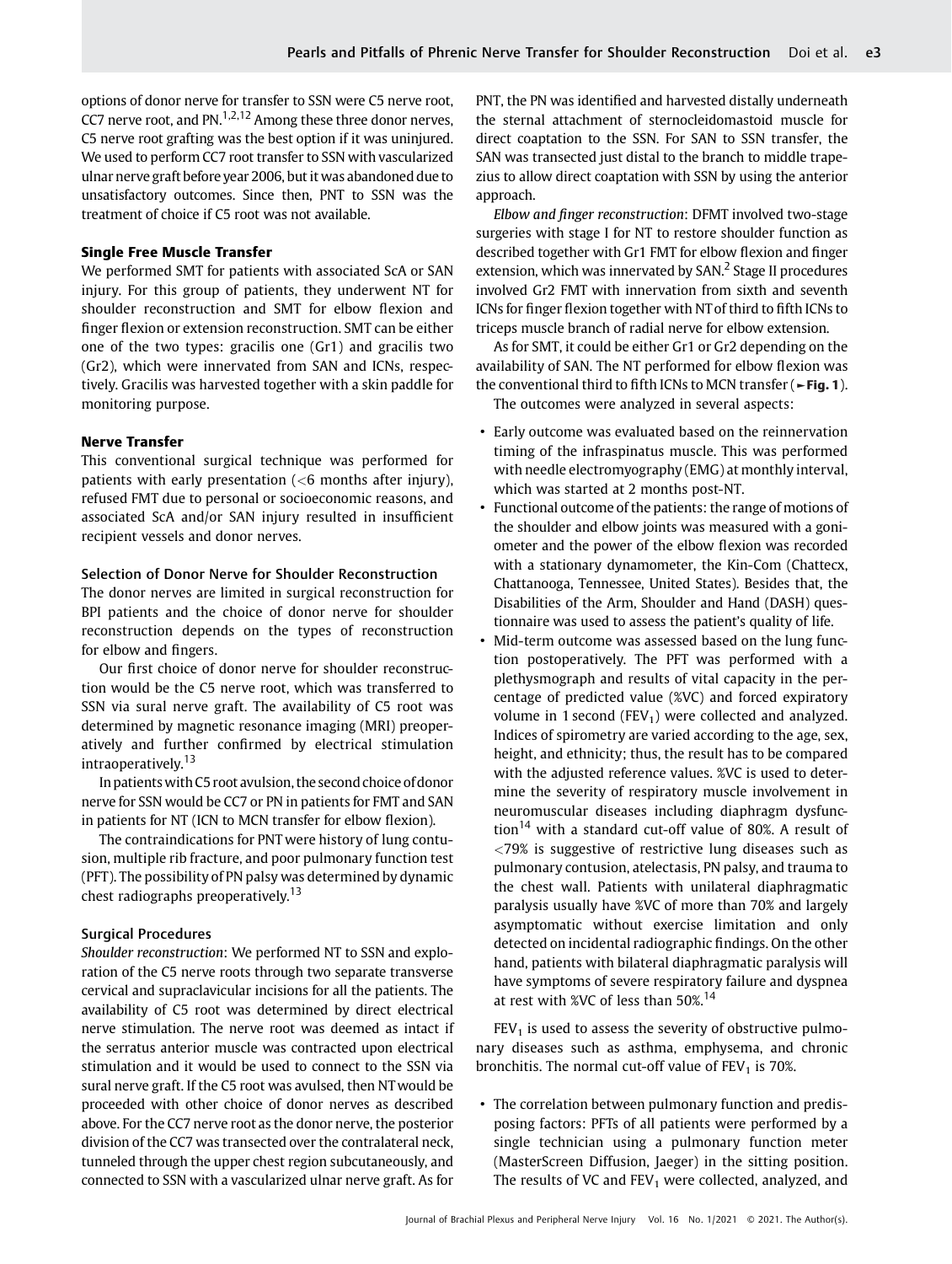standardized into percentage of reference values from a healthy national population [% VC and  $FEV_1(\%)$ ] to eliminate the bias of age, sex, height, and weight. The PFTs were performed once before surgeries (PNT) and four times after the surgeries (PNT and ICN transfer) at regular intervals.

The patients' postoperative respiratory efforts were classified according to the Hugh-Jones  $(HI)$  classification, <sup>15</sup> which was based on the daily activities affected. The possible predisposing factors for poorer postoperative respiratory effort such as age, body mass index (BMI), and %VC were examined. A receiver operating characteristic (ROC) curve was used to analyze and determine the cut-off point between HJ-1 and HJ-2.

# Statistical Analysis

All data are presented as means and ranges. Based on the data normality, either Student's t-test or Mann–Whitney U-test was used for comparison between two independent levels, and one-way analysis of variance or Kruskal–Wallis test was used for comparison of more than two independent levels. The tests that were used for multiple comparisons were Dunnett's test or Steel–Dwass test.

A ROC curve was used to determine the optimal cut-off point between HJ grade 1 and grade 2 with the area under the curve (AUC) as the diagnostic performance. A test with AUC of 0.9 to 1.0 has high accuracy, while 0.7 to 0.9 is moderate accuracy, and 0.5 to 0.7 indicates low accuracy. The level of significance was set at 0.05 ( $p < 0.05$ ).

## Results

There were no serious systemic complications documented. Ten gracilis grafts in DFMT developed acute vascular complications postoperatively, but all were managed to salvage and reanastomose successfully.

A total of 127 patients were reviewed with the minimum follow-up period of 18 months after last surgery. The overall mean age of patients was 28.3 years old (range: 11–62). The mean BMI was 23.0 (15.5–42.2). Majority of the patients



Fig. 2 Comparison of postoperative range of shoulder abduction between four donor nerves. (Kruskal–Wallis test,  $p < 0.0001$ ).

underwent PNT (44 patients) followed by C5 root transfer (38 patients), SAN transfer (26 patients), and CC7 transfer (19 patients) to SSN. Although there were significant differences ( $p = 0.036$ ) for the mean age between the four groups, the effect size was small clinically. The mean BMI was comparable among the four groups. The time of infraspinatus muscle reinnervation as demonstrated by EMG was faster in PN and SAN transfer groups as compared with the patients with CC7 and C5 transfer. The durations of follow-up were comparable in all four groups ( $\blacktriangleright$ Table 1).

# Comparison of Shoulder and Elbow Functions

In comparison of shoulder abduction, flexion, and rotation arc between all four groups, patients with PN and SAN transfer regained a better range of motions as compared with CC7 and C5 transfer groups. The results of PN and SAN groups were comparable in all directions of shoulder motions and patients with CC7 transfer had the worst performance (►Figs. 2–4, ►Table 2). The median total active motion of the fingers after DFMT was 40 degrees (interquartile range: 29–60 degrees).

Table 1 Demographics of donor nerves transferred to suprascapular nerve for shoulder reconstruction

| Donor nerve                            |        | PN | CC <sub>7</sub> | C <sub>5</sub> | <b>SAN</b>     |            |           |
|----------------------------------------|--------|----|-----------------|----------------|----------------|------------|-----------|
| n                                      |        | 44 | 19              | 38             | 26             | p          | ES (unit) |
| Mean age (y)                           |        | 29 | 24              | 26             | 34             | 0.036      | 3.270     |
| Gender                                 | Male   | 43 | 17              | 34             | 24             | 0.460      |           |
|                                        | Female |    |                 | 4              | $\overline{2}$ |            |           |
| Mean BMI                               |        | 23 | 23              | 22             | 24             | 0.440      | 0.473     |
| Mean time to EMG<br>reinnervation (mo) |        | 4  |                 |                | 4              | $<$ 0.0001 | 1.297     |
| Mean follow-up period<br>(mo)          |        | 34 | 33              | 38             | 41             | 0.756      | 3.156     |

Abbreviations: BMI, body-mass-index; C5, cervical 5 nerve root; CC7, contralateral cervical 7 nerve root; PN, phrenic nerve; SAN, spinal accessory nerve.

Note: Values in bold indicate statistical significance. The level of significance was set at  $p < 0.05$ .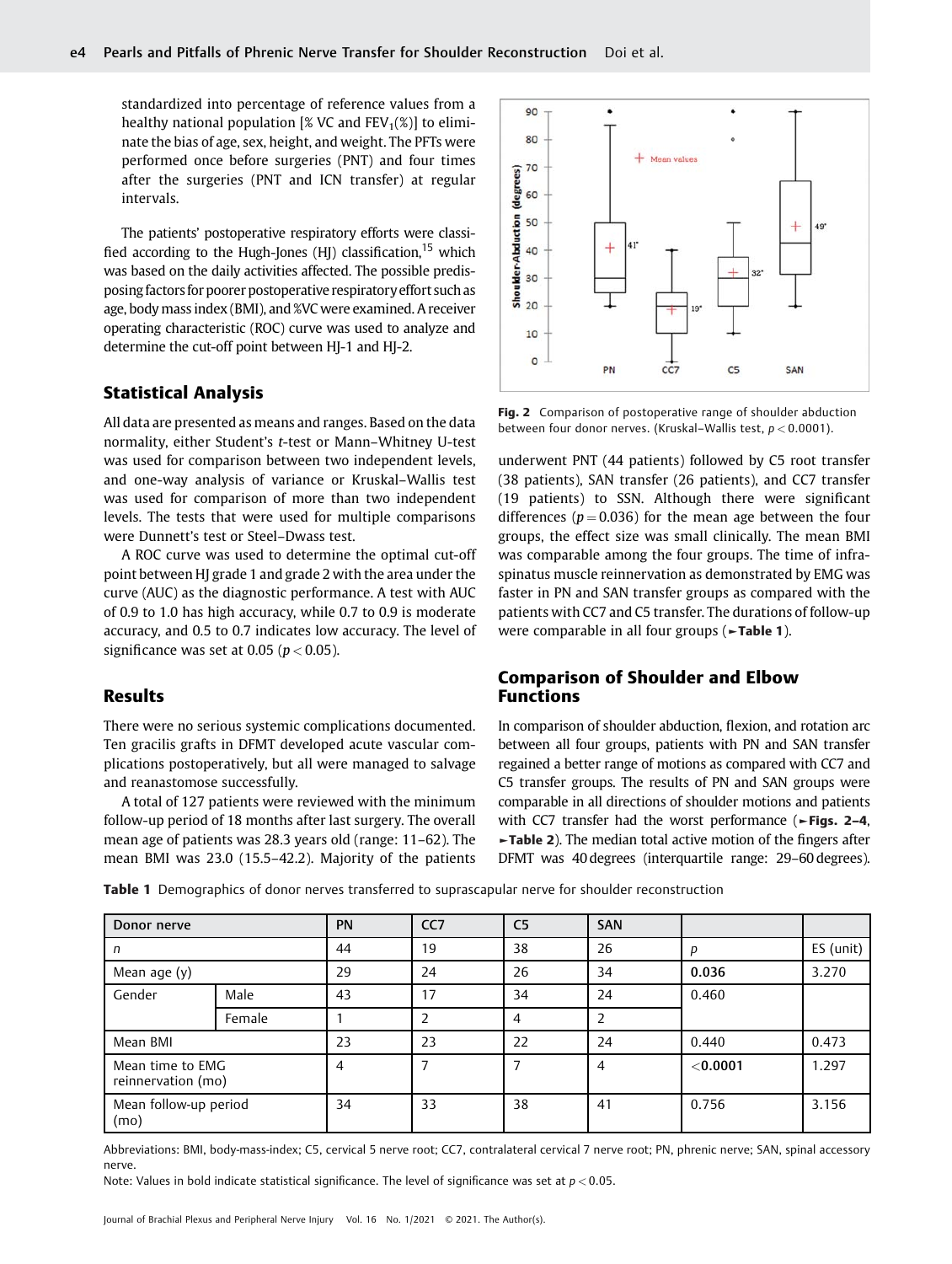

Fig. 3 Comparison of postoperative range of shoulder flexion between four donor nerves. (Kruskal–Wallis test,  $p < 0.0001$ ).



Fig. 4 Comparison of postoperative range of shoulder-rotation arc between four donor nerves. (Kruskal–Wallis test,  $p = 0.01$ ).

Intercostal-brachial to median NT was performed for hand sensory restoration, and 21 and 44% of the patients achieved S2 and S1 fingertip sensibility, respectively, according to the British Medical Society Grading.

The mean elbow flexion in degrees and power measured by a Kin-Com dynamometer were comparable in all four groups but the measured concentric contraction of elbow flexion in the C5 transfer group was significantly higher than those with SAN transfer (►Table 2).

Preoperative, postoperative, and improvement of the DASH scores were comparable in all four groups but there was a significant difference between PN and C5 transfer groups in terms of the preoperative DASH score.

# Pulmonary Function in Patients with PNT

Forty-two out of 44 patients who underwent PNT completed the PFTs and were subjected for further analysis. There was significant reduction in %VC of the patients between before and after PNT with an average of  $14\%$  ( $p < 0.0001$ ) reduction, but no further reduction of the %VC after ICN transfer was noted and it remained static until the last examination at an average of 32 months after PNT ( $\blacktriangleright$ Fig. 5).

As for  $FEV_1(\%)$ , no significant differences were noted in patients before and after PNT ( $p = 0.771$ ). All the measured values were within normal limits ( $> 70\%$ ;  $\blacktriangleright$  Fig. 6).

Upon assessment of the 42 patients based on HJ classification,  $15$  36 patients were classified as grade 1 (HJ-1), 6 patients as grade 2 (HJ-2), and no patient as grade 3, 4, or 5. All patients were satisfied with their performances and no further treatment was required.

Further analysis of the patients between HJ-1 and HJ-2 revealed significant differences in terms of the patients' age and BMI, where the patients with HJ-2 were older with higher BMI (►Table 3). No significant difference was found between the two groups for the preoperative %VC and FEV<sub>1</sub>(%). Postoperatively, the patients in HJ-2 had lower % VC and  $FEV_1(\%)$  than patients in HJ-1 with a higher amount of reduction, and the differences were significant statistically.

Table 2 Comparison of functional and quality-of-life recovery between PN, CC7, C5, and SAN transfer to SSN

| Function and quality-of-life recovery |                  |                     | Donor nerve     |                |            |     |          |
|---------------------------------------|------------------|---------------------|-----------------|----------------|------------|-----|----------|
| <b>Item</b>                           | <b>Detail</b>    | <b>PN</b>           | CC <sub>7</sub> | C <sub>5</sub> | <b>SAN</b> | p   |          |
| Mean shoulder ROM (degrees)           |                  | Abduction           | 41              | 19             | 32         | 49  | < 0.0001 |
|                                       |                  | Flexion             | 35              | 10             | 27         | 35  | < 0.0001 |
|                                       |                  | Rotation arc        | 53              | 31             | 53         | 60  | 0.01     |
| Mean elbow flexion                    | <b>ROM</b>       | Degrees             | 112             | 117            | 114        | 112 | 0.646    |
|                                       | Power by Kin-Com | Concentric $(\%)^a$ | 15              | 11             | 18         | 11  | 0.023    |
|                                       |                  | Eccentric $(\%)^a$  | 16              | 14             | 19         | 13  | 0.165    |
| Mean DASH disability score            |                  | Preoperative        | 50              | 59             | 63         | 59  | 0.011    |
|                                       |                  | Postoperative       | 38              | 41             | 36         | 42  | 0.529    |
|                                       |                  | Improvement         | 12              | 18             | 30         | 17  | 0.068    |

Abbreviations: DASH, Disabilities of the Arm, Shoulder and Hand; ROM, range of motion.

Note: Values in bold indicate statistical significance. The level of significance was set at  $p < 0.05$ .

a Percent of uninvolved side.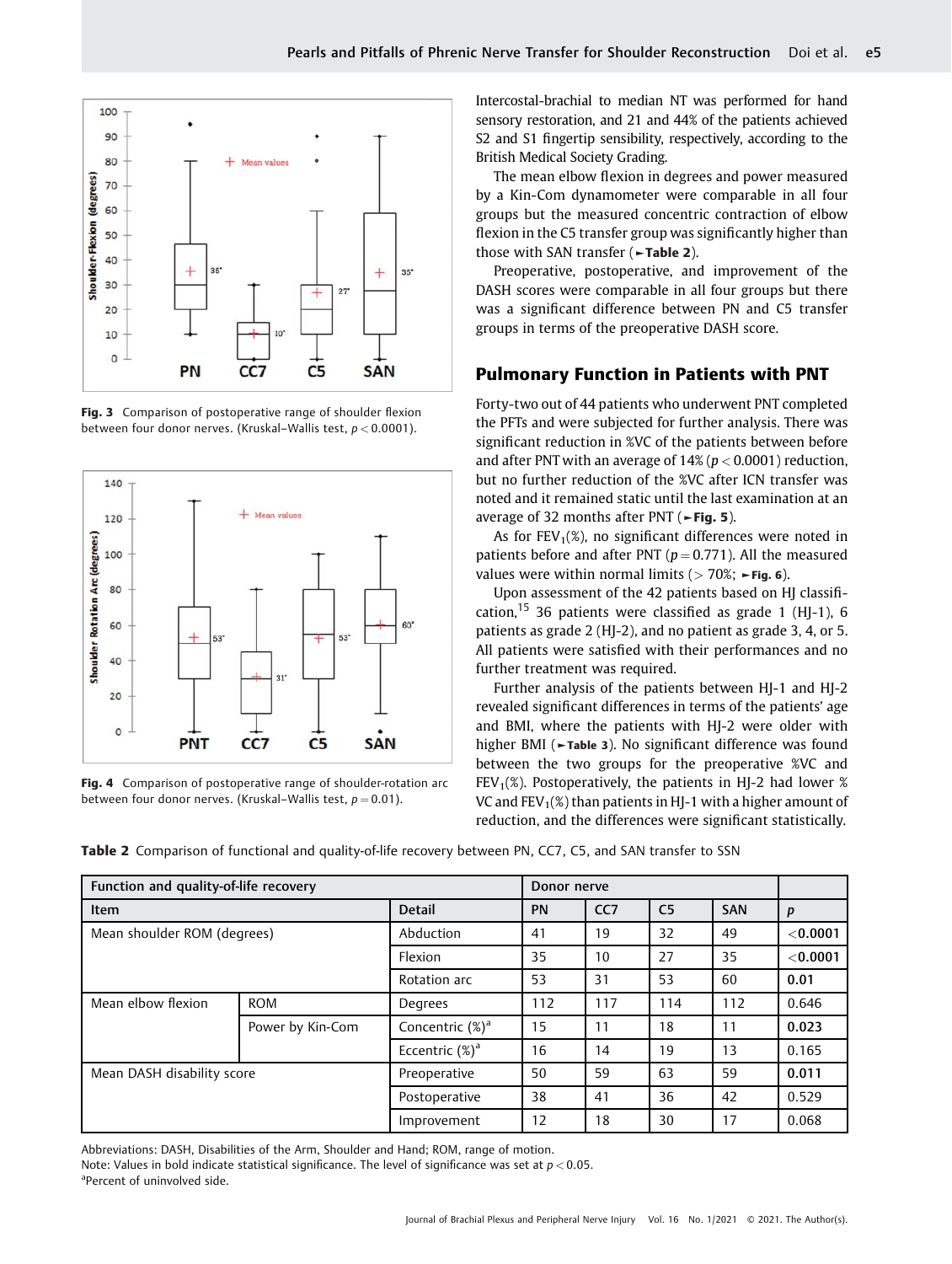

Fig. 5 Postoperative progress of pulmonary function test by percent vital capacity (%VC) of patients with phrenic nerve transfer (PNT). Stage 1 (before PNT); 2 (2 months after PNT); 3 (5 months after PNT); 4 (8 months after PNT); 5 (32 months after PNT). Intercostal nerve transfer has been done just before stage 3.



Fig. 6 Postoperative progress of pulmonary function test by forced expiratory volume in 1 second [FEV<sub>1</sub>(%)] of patients with phrenic nerve transfer (PNT). Stages are same as ►Figure 5.

On ROC curve analysis, the cut-off value for patients' age between HJ-1 and 2 was 32 with a sensitivity of 69% and a specificity of 100% (►Fig. 7). As for patients' BMI, the cut-off point was 23 with a sensitivity of 61% and a specificity of 100% (►Fig. 8). The AUCs for patients' age and BMI were 0.845 and 0.822, respectively ( $\blacktriangleright$ Figs. 2 and 3).

The preoperative %VC had a very low AUC (0.447) to be analyzed with low accuracy. However, the postoperative %VC and %VC reduction showed higher AUCs of 0.792 and 0.824, respectively. The cut-off value of postoperative %VC was 71%,

whereas 25% of %VC reduction was the cut-off point between HJ-1 and HJ-2. Both the postoperative %VC and %VC reduction had a sensitivity of 81% and a specificity of 83%.

# Discussion

Restoration of prehensile hand function together with shoulder and elbow reconstructions is possible nowadays in BPI patients with total palsy following the introduction of FMT. However, more donor motor nerves are required to achieve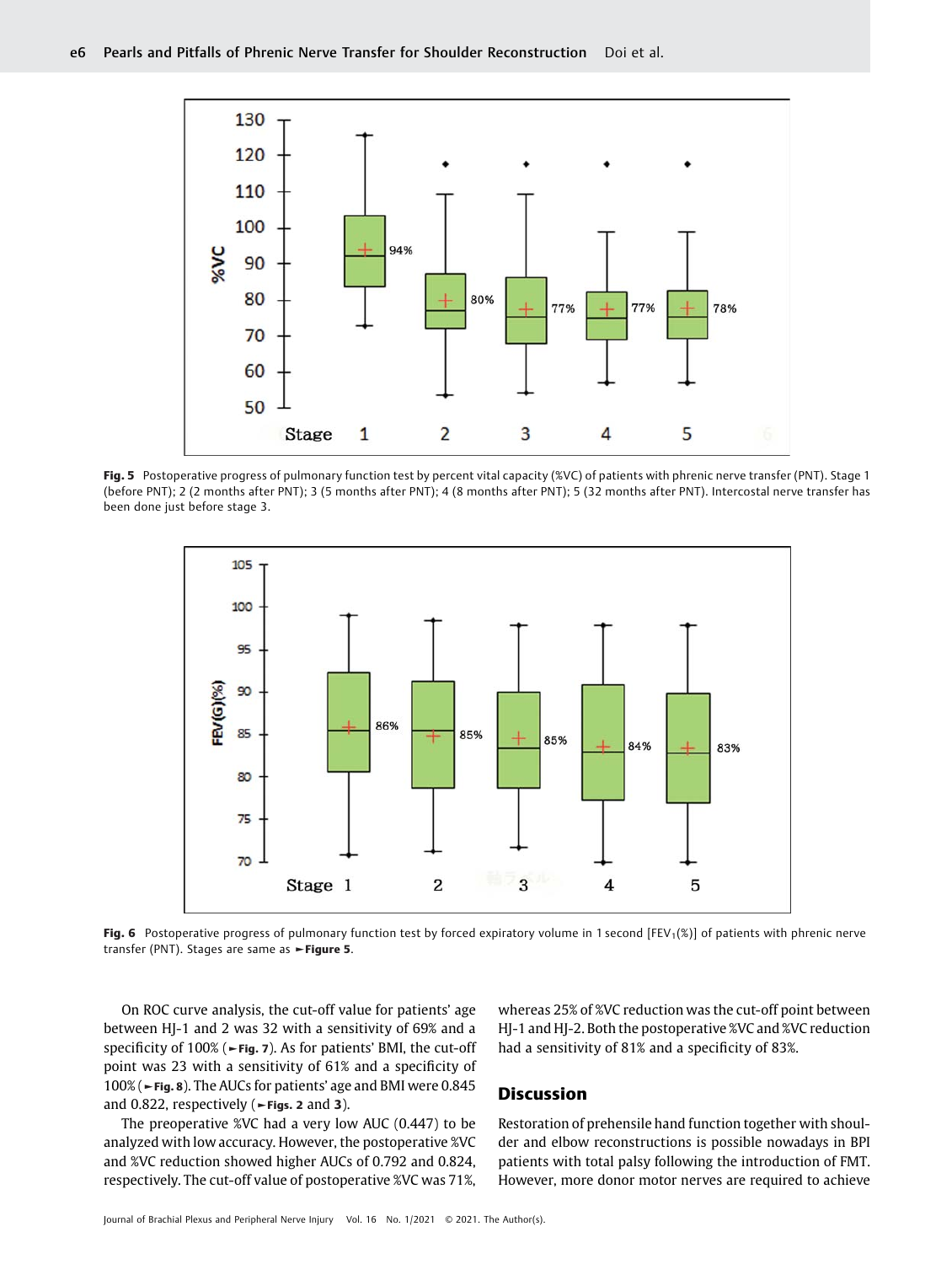| Hugh-Jones grading             | $H$ -1          | $H$ -2         |       |       |
|--------------------------------|-----------------|----------------|-------|-------|
| Ν                              | 36 <sup>a</sup> | 6 <sup>a</sup> | р     |       |
| Mean age                       | 29              | 43             | 0.008 |       |
| Mean BMI                       | 22              | 27             | 0.012 |       |
| Mean follow-up<br>periods (mo) | 32              | 31             | 0.913 |       |
| Mean %VC                       | Preoperative    | 93             | 95    | 0.824 |
|                                | Postoperative   | 79             | 69    | 0.025 |
|                                | Reduction       | 15             | 26    | 0.014 |
| Mean                           | Preoperative    | 86             | 81    | 0.119 |
| FEV1%                          | Postoperative   | 85             | 76    | 0.006 |
|                                | Reduction       |                | 6     | 0.047 |

**Table 3** Comparison of %VC and  $FEV_1(\%)$  according to Hugh-Jones classification

Abbreviation: BMI, body mass index;  $FEV_1(\%)$ , forced expiratory volume in 1 second; HJ, Hugh-Jones breathlessness classification; %VC, percent vital capacity.

Note: Values in bold indicate statistical significance. The level of significance was set at  $p < 0.05$ .

<sup>a</sup>Only patients who completed preoperative and four postoperative pulmonary function test examinations. Two patients excluded.



Fig. 7 Receiver operating characteristic (ROC) curve of age between Hugh-Jones 1 and 2 grading. AUC, area under a ROC curve: yo, years old.

the purpose. PN is one of the useful donor nerves and has been used for reconstruction of the elbow flexion or shoulder abduction.6–<sup>9</sup>

Satisfactory outcomes of shoulder function in terms of ROM and power grading using the Medical Research Council scale have been reported in the literature for BPI patients with varied types of palsy and accompanied surgical procedures. $6-9$  In this study, we attempted to eliminate the influence of supplementary muscles on the shoulder function by analyzing the outcomes of PNT in shoulder reconstruction for BPI patients with total and C5–8 palsies only, of whom the serratus anterior muscle was not functioning, and we only performed NT to SSN but not axillary nerve.



Fig. 8 Receiver operating characteristic (ROC) curve of BMI between Hugh-Jones 1 and 2 grading. AUC, area under a ROC curve; BMI, body mass index.

From our patient series with NT to SSN, poorer outcomes were noted in patients with DFMT as compared with those with NT only. This is due to the strong adduction and internal rotation forces acted by the transferred muscles, of which there was reduction of the improvement of shoulder abduction and external rotation by SSN repair.<sup>11,12</sup> Comparison among the four NTs to SSN revealed that both PNT and SAN transfer provided equally better outcomes in terms of shoulder motions because of the shorter time of reinnervation to the target muscles.<sup>12,16-18</sup>

C5 nerve root transfer provided unexpected poor results despite the short distance from the donor nerve to the recipient nerve. This could be due to lack of healthy motor nerve fibers in the proximal C5 stump even with the positive findings from MRI preoperatively and electrical stimulation intraoperatively. The poorest result among the four NTs was from CC7 transfer, with achieving only stabilization of the glenohumeral joint without a confirmable range of shoulder motions. This poor outcome was mainly due to the difficulty of cortical reorganization (neuroplasticity), where the control center for the receptor muscle is located in the other cerebral hemisphere.

In our center, the first choice of donor nerve for shoulder reconstruction in patients for DFMT was the C5 nerve root, of which the SANwould be used as a donor nerve for FMT. In cases where the C5 nerve root was avulsed (preganglionic injury), the next choice of donor nerve would be PN instead of CC7. There are several advantages of PNT in comparison with other NT for SSN repair, such as a long PN can be harvested for direct coaptation with SSN without nerve grafting, it has a large diameter with single nerve fascicle to facilitate coaptation, and faster time of reinnervation to infraspinatus muscle.

The efficacy of PNT and its long-term safety have been reported in the literature. $4,19-21$  However, there are still widespread concerns about the effect of PNT on respiratory function especially among American and European surgeons, and the need of further confirmatory reports before adoption of this surgical technique has been suggested.<sup>22-24</sup>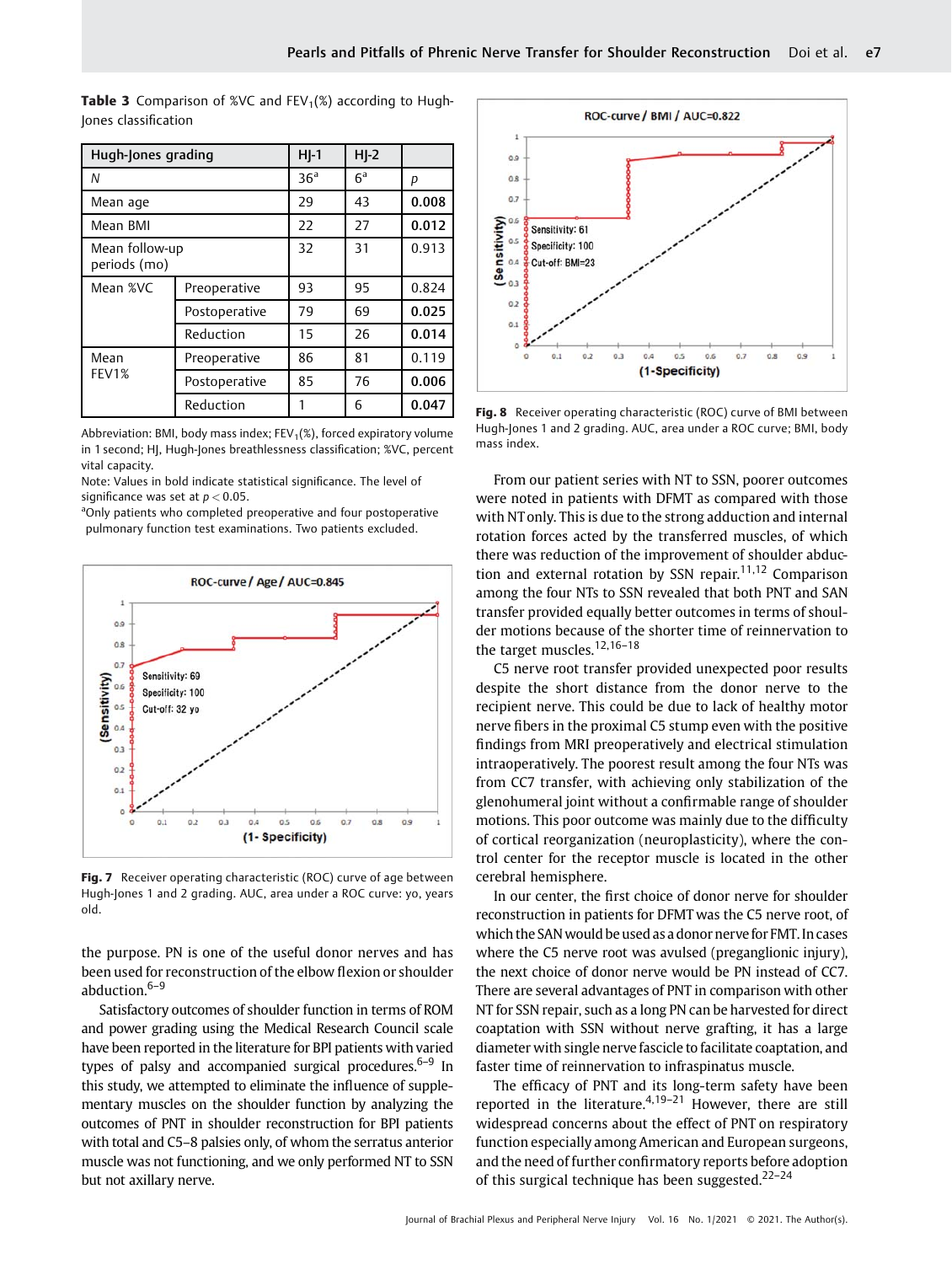We attempted to delineate the predisposing factors for worsening respiratory function post-PNT in our patient series with pre- and postoperative respiratory assessments. The %VC reduced significantly after PNT, and it reduced further after ICN transfer, but the reduction was minimal and not significant statistically (►Fig. 5). The reduced %VC did not recover even after 3 years postoperatively.

Comparison between patients in groups HJ-1 and HJ-2 revealed that the difference in %VC reduction was significant statistically (►Table 2). Further analysis showed that the cutoff values of postoperative %VC and % VC reduction between HJ-1 and HJ-2 were 71 and 25%, respectively. However, these were postoperative values and they were less useful in the clinical setting preoperatively.

Two predisposing factors for poorer postoperative respiratory function were identified, which were patient's age and BMI. Those who were younger than 32 years and BMI less than 23 did not develop any respiratory symptoms postoperatively. As for preoperative %VC, it was less sensitive and specific as an indicator to predict postoperative respiratory function. However, a value of more than 90% was preferable.

There were several limitations in our study. A relatively short follow-up period in this study might not have captured the decreasing trend of %VC over the years as pointed out by several authors.<sup>25,26</sup> A longer follow-up duration could increase the strength of evidence but it would be difficult to follow up the patients over decades at the present time. The association between BMI and health risks could differ according to populations and ethnic groups; therefore, the BMI cut-off value in our study might not be applicable to the Europeans or Americans.

Most of the patients developed eventration of diaphragm after PNT but majority of them were asymptomatic. However, morbidly obese patients tend to have symptomatic diaphragmatic eventration.<sup>26</sup> It is important to educate the patients to stop smoking and reduce or maintain body weight to prevent pulmonary complications.

This study showed that all of the patients had reduced %VC after PNT. No patient developed severe pulmonary complications despite the reduction of %VC as long as it did not fall below the critical level. Several important factors to consider before PNT include patient's age, BMI, preoperative %VC, and the risk-to-benefit ratio in restoration of arm function in comparison with other conventional procedures. Furthermore, the contraindications for PNT must be respected to ensure its safety, such as age less than 3 years old, obesity, and history of severe thoracic trauma or cardiopulmonary diseases.<sup>5</sup>

In conclusion, PNT is a safe and reliable surgical reconstructive procedure to restore shoulder function in BPI patients with total and C5–8 palsies, especially in young patients  $\left( \langle 32 \rangle$  years old) with low BMI  $\left( \langle 23 \rangle \rangle$  and good preoperative  $\%$ VC ( $> 90\%$ ) with postoperative regular health care.

Conflict of Interest None declared.

#### References

- 1 Spinner RJ, Shin AY, Elhassan BT, Bishop A. Traumatic brachial plexus injury. In: Green DP, Hotchkiss RN, Pederson WC, Wolfe SW, eds. Green's Operative Hand Surgery, 7th ed. New York, NY: Churchill Livingstone; 2017:1146–1207
- 2 Doi K, Hattori Y, Sakamoto S, Dodakundi C, Satbhai NG, Montales T. Current procedure of double free muscle transfer for traumatic total brachial plexus palsy. JBJS Essential Surg Tech 2013;3:e16
- 3 Hentz VR, Doi K. Traumatic brachial plexus injury. In: Green DP, Hotchkiss RN, Pederson WC, Wolfe SW, eds. Green's Operative Hand Surgery, 5th ed. New York, NY: Churchill Livingstone; 2005: 1319–1371
- 4 NICE (National Institute for Health and Care Excellence) Phrenic nerve transfer in brachial plexus injury. Interventional procedure guidance . Published November 27, 2013. Accessed October 26, 2020 at: [nice.org.uk/guidance/ipg468](http://nice.org.uk/guidance/ipg468)
- 5 Socolovsky M, di Masi G, Bonilla G, Domínguez Paez M, Robla J, Calvache Cabrera C. The phrenic nerve as a donor for brachial plexus injuries: is it safe and effective? Case series and literature analysis. Acta Neurochir (Wien) 2015;157(06):1077–1086, discussion 1086
- 6 Chuang DC, Lee GW, Hashem F, Wei FC. Restoration of shoulder abduction by nerve transfer in avulsed brachial plexus injury: evaluation of 99 patients with various nerve transfers. Plast Reconstr Surg 1995;96(01):122–128
- 7 Gu Y-D, Ma M-K. Use of the phrenic nerve for brachial plexus reconstruction. Clin Orthop Relat Res 1996;(323):119–121
- 8 Liu Y, Lao J, Zhao X. Comparative study of phrenic and intercostal nerve transfers for elbow flexion after global brachial plexus injury. Injury 2015;46(04):671–675
- 9 Sungpet A, Suphachatwong C, Kawinwonggowith V. Restoration of shoulder abduction in brachial plexus injury with phrenic nerve transfer. Aust N Z J Surg 2000;70(11):783–785
- 10 Bertelli JA, Ghizoni MF. C5-8 brachial plexus root injury: the "T-1 hand". J Neurosurg 2012;116(02):409–413
- 11 Satbhai NG, Doi K, Hattori Y, Sakamoto S. Functional outcome and quality of life after traumatic total brachial plexus injury treated by nerve transfer or single/double free muscle transfers: a comparative study. Bone Joint J 2016;98-B(02):209–217
- 12 Dodakundi C, Doi K, Hattori Y, et al. Outcome of surgical reconstruction after traumatic total brachial plexus palsy. J Bone Joint Surg Am 2013;95(16):1505–1512
- 13 Pornrattanamaneewong C, Limthongthang R, Vathana T, Kaewpornsawan K, Songcharoen P, Wongtrakul S. Diaphragmatic height index: new diagnostic test for phrenic nerve dysfunction. J Neurosurg 2012;117(05):890–896
- 14 McCool FD, Tzelepis GE. Dysfunction of the diaphragm. N Engl J Med 2012;366(10):932–942
- 15 Hugh-Jones P, Lambert AV. A simple standard exercise test and its use for measuring exertion dyspnoea. BMJ 1952;1(4749):65–71
- 16 Songcharoen P. Management of brachial plexus injury in adults. Scand J Surg 2008;97(04):317–323
- 17 Garg R, Merrell GA, Hillstrom HJ, Wolfe SW. Comparison of nerve transfers and nerve grafting for traumatic upper plexus palsy: a systematic review and analysis. J Bone Joint Surg Am 2011;93 (09):819–829
- 18 Suzuki K, Doi K, Hattori Y, Pagsaligan JM. Long-term results of spinal accessory nerve transfer to the suprascapular nerve in upper-type paralysis of brachial plexus injury. J Reconstr Microsurg 2007;23(06):295–299
- 19 Chuang ML, Chuang DC, Lin IF, Vintch JR, Ker JJ, TsaoTC. Ventilation and exercise performance after phrenic nerve and multiple intercostal nerve transfers for avulsed brachial plexus injury. Chest 2005;128(05):3434–3439
- 20 Xu WD, Gu YD, Lu JB, Yu C, Zhang CG, Xu JG. Pulmonary function after complete unilateral phrenic nerve transection. J Neurosurg 2005;103(03):464–467